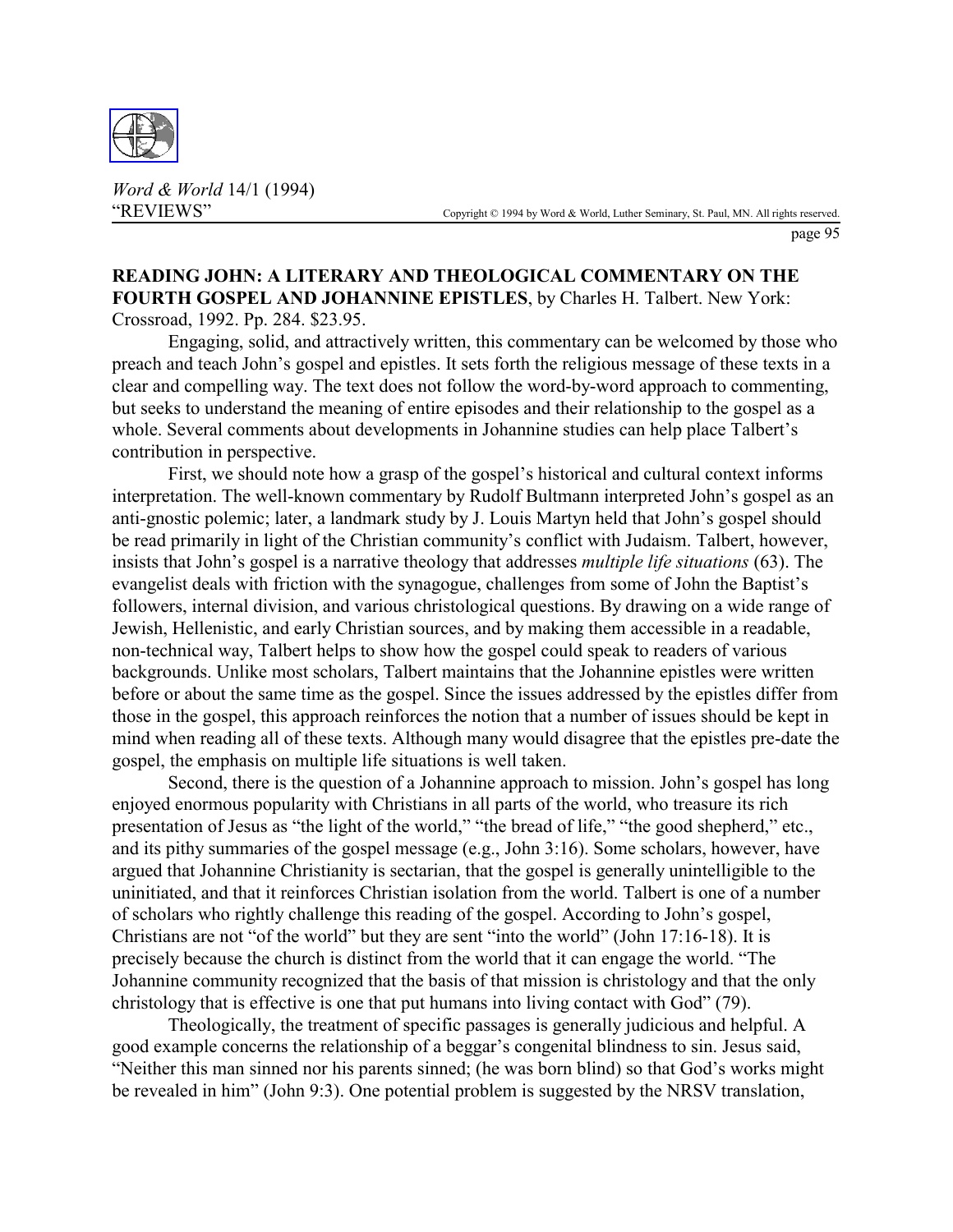which is quoted here with parentheses added to identify words that do not appear in Greek. The extra words give the impression that God caused the blindness in order to carry out his purpose. Talbert rightly points out that Jesus rejected the idea that sin caused this man's blindness but he gave no alternative explanation of the cause, proceeding instead to declare God's will for the pres-

page 96

ent. "Since the problem exists (for whatever reason), there is a divine necessity for Jesus to do God's work so that it may be manifest in the man" (159). A second potential difficulty is that Jesus' words are sometimes taken as a virtual denial that actions have consequences. Again Talbert rightly comments that sin is excluded as the cause of suffering in this instance, but that we cannot generalize this to mean that there is never a connection between sin and suffering.

One question I would put to Talbert's work concerns the place of Jesus' death in the gospel story. He said the gospel speaks of the "one who came as revealing, empowering presence," producing a new community, and providing for its future "life, worship, and ministry before he returned to whence he had come" (64). The gospel sometimes describes the course of Jesus' ministry primarily as his descent from God and return to God (e.g., 7:28, 33; 13:3; 16:28) with the cross as one stage in Jesus' departure. Yet the crucifixion dominates the gospel: in the beginning Jesus is introduced as "the Lamb of God who takes away the sin of the world" (1:29); in the middle he promises to "draw all people" to himself by being lifted up in death (12:32-33) and he foreshadows the scandal of his death by washing the disciples feet (13:1-11); at the end, the scars of crucifixion identify the risen Jesus (20:19-29). Although Talbert's comments on the crucifixion itself are quite useful, the role of the crucifixion in the gospel as a whole should be given greater stress.

Some preachers and teachers have found the depth in the Johannine writings to be more of a problem than a gift. The imagery can suggest so many interpretive possibilities that it is difficult to know where to begin. The encyclopedic quality of some of the standard commentaries can also be intimidating. Talbert's work is readable and modest in length, inviting engagement with the biblical texts themselves.

Craig R. Koester Luther Northwestern Seminary St. Paul, Minnesota

**DICTIONARY OF THE ECUMENICAL MOVEMENT**, ed. by Nicholas Lossky, et al. Geneva: WCC Publications and Grand Rapids, Michigan: Eerdmans, 1991. Pp. 1106. \$79.99.

If you are the sort of reader who goes to the encyclopedia to look something up and ends up reading about other things, too, you will relish this fine reference work. More than eleven hundred pages long, it is a storehouse of information on the modern ecumenical movement.

Published under the auspices of the World Council of Churches, this *Dictionary* is concerned primarily with modern ecumenism. Historians and others who note a certain narrowness of vision characteristic of contemporary ecumenism on the official level may regard the decision to focus this work on the modern era as unfortunate, but other readers may consider this a strength. The articles fall into several categories. The most extensive survey a doctrinal theme or activity in an entire area. Shorter entries focus on specific topics. Briefer still are notices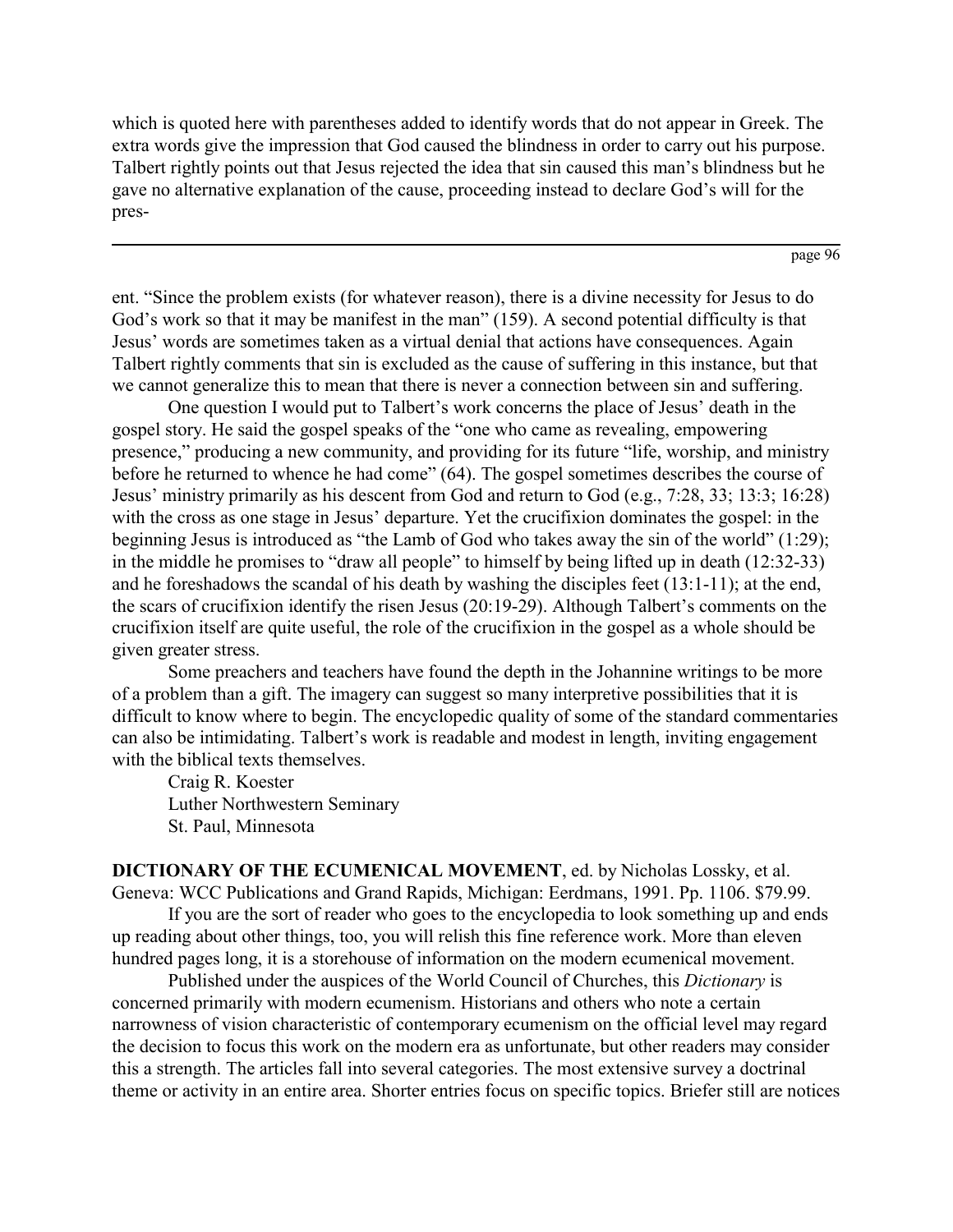designed for quick reference on a variety of topics. Bibliographies are brief and weighted toward English titles and works with further bibliographical references. Cross references are abundant and are complemented by excellent indices of subjects and names. A list of authors identifies the articles written by each.

A survey of some entries under the letter B offers a sense of the work as a whole. The first entry in this section is a brief biographical article on Christian Goncalves Kwami Baëta, a Presbyterian missionary leader from Ghana. It illustrates the inclusion in this work of persons still living at the time of publication. A lengthy article on baptism is by a Roman Catholic author. Max Thurian, also a Roman Catholic, provides an essay on *Baptism, Eucharist, and Ministry*, a document he himself helped draft. A number of articles follow on matters relating to the Baptist churches. Among the longer biographical articles is one on the English bishop, G. K. A. Bell, accompanied by a fine photograph of the bishop in mufti. A compact article on the Bible by a Swiss theologian includes a proportionally lengthy section on "The Bible in the Life of the

page 98

WCC." A very useful section on bibliographies is an orientation to other resources. An article on "Bio-ethics" by J. Robert Nelson of the United States followed by another on "Birth Control" by a French ethicist illustrate the inclusion of material on social and ethical questions. The final entry under B, an article on Sergius Bulgakov, is a sample of entries on the Orthodox tradition appearing throughout the work.

Questions about authors and topics in a volume like this are inevitable. Every reader would do it differently. The roster of contributors for this volume, however, gives evidence of considerable breadth and competence. The choice of authors also indicates that the articles will by and large be sympathetic to the history of the WCC and its antecedents. A significant number of these writers are, in fact, professional ecumenists and their articles not surprisingly reflect the commitments and causes of their guild. The list of topics is occasionally surprising. An article on the *filioque* clause is included but there is no article specifically on the papacy, certainly a critical factor in contemporary ecumenism. The index of subjects which cites a number of references to the papal office, however, helps to remedy this deficiency. I was left to muse on the absence of some contemporary critics of conciliar ecumenism. There might, for example, have been an article on Ernst Käsemann whose explosive lecture on "Unity and Multiplicity in the New Testament Doctrine of the Church" at the Fourth World Conference for Faith and Order in Montreal (July 1963) was said to have made General Secretary Willem Visser 't Hooft so angry that the Dutchman would not shake the German's hand. Käsemann's clash with Raymond Brown at that meeting is but briefly noted in an article on hermeneutics.

Such questions ought not detract from the solid worth of this fine book. Pastors and theologians will want to know about it, and it should be in the reference section of all large theological libraries.

Todd Nichol Luther Northwestern Seminary St. Paul, Minnesota

## **THE CHURCHING OF AMERICA 1776-1990: WINNERS AND LOSERS IN OUR RELIGIOUS ECONOMY**, by Roger Finke and Rodney Stark. New Brunswick, NJ: Rutgers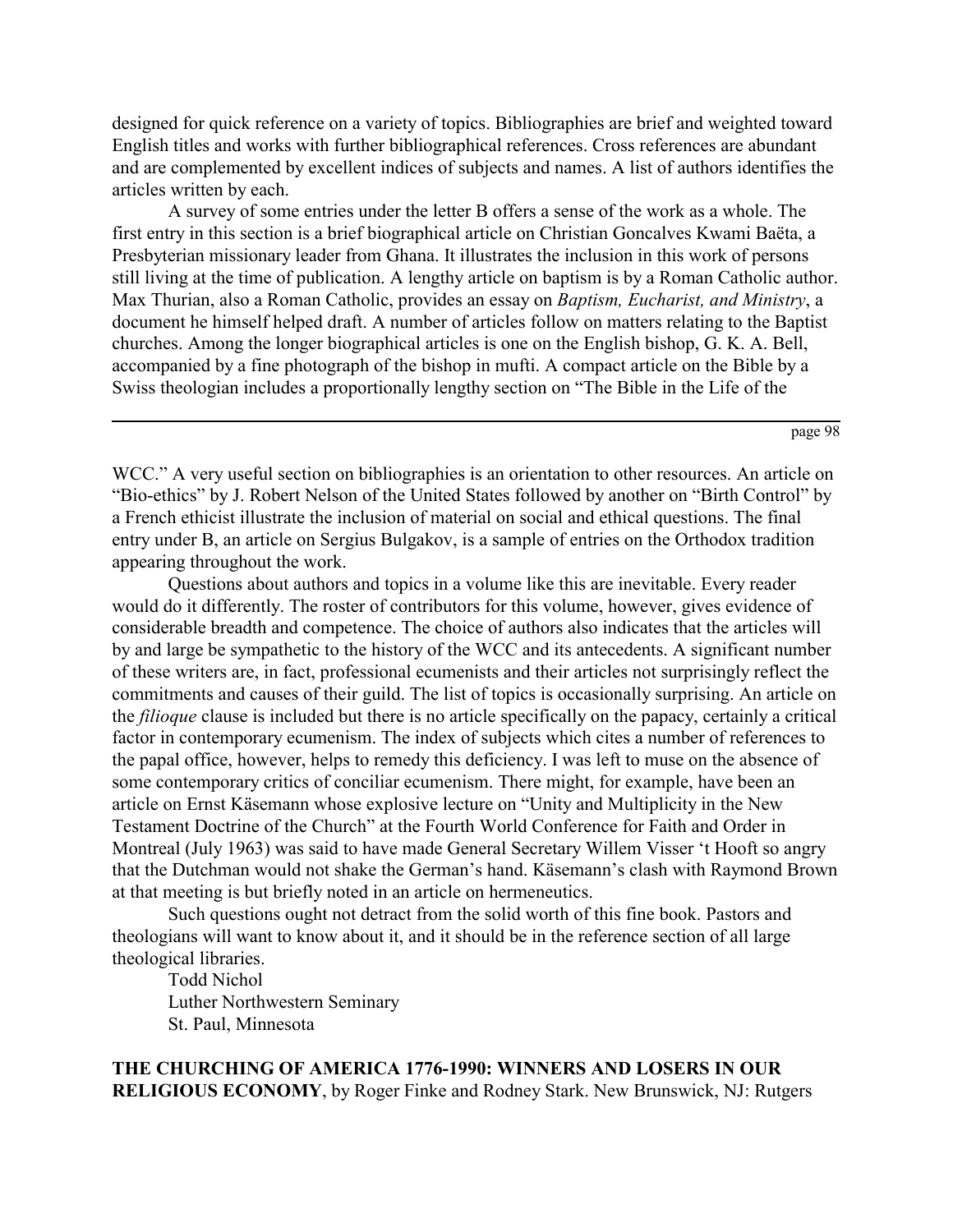University Press, 1992. Pp.325. \$22.95.

Mainline wisdom says that Christianity in America is fading. The glory has departed from Zion. Good taste and a modicum of social action (prescribed by denominational headquarters) will occupy the shrinking remnant. Why try to make new converts, if Christianity really has no salvation to offer? If we must decline, let's at least do it gracefully.

*The Churching of America* exposes this timid view of American Christianity for what it is: a minority report. Based on careful statistical research, sociologists Roger Finke and Rodney Stark argue that "the master trend of American religious history" is not decline but "a long, slow, and consistent increase in religious participation" (274). Only 17 percent of Americans were church members in 1776, but by 1980 the rate of church membership was a strong 60 percent. *The Churching of America* explains why membership rates grew so dramatically, which groups contributed most to the rise in religious adherence, and which groups failed to benefit over the past two centuries.

*The Churching of America* presents lively case studies of "upstart sects" which began as outsiders but achieved dramatic membership growth. Spurned by the more respectable churches, the early Methodists were known for hearty singing, stern discipline, and aggressive evangelism. By 1850 the Methodists had crested as the biggest church in America, with 34.2 percent of all church members. Then success and affluence began to soften the zeal of former times. Educated, settled clergy replaced the unlettered frontier preachers. Revivals, once the prolific source of new converts and church members, became more genteel and less frequent. Unhappy with the gentrification of Methodism, several dissatisfied groups (Free Methodists, Nazarenes, and the holiness movement) broke away while still others went over to the Baptists in search of the old time fervor. The once-ex-

page 99

uberant Methodists had become a mainline church in decline.

The Southern Baptist story, in contrast, illustrates a numerically successful group striving to maintain a sect-like stance in the world. Finke and Stark focus on Southern Baptist controversies over the nature of scriptural authority and what should be taught about this in Baptist seminaries. What happens when a seminary professor undermines the beliefs of the people who pay the bills? Finke and Stark explore how the autonomy of local Southern Baptist churches and the direct accountability of pastors to their congregations has, to a great extent, helped preserve a distinctive Southern Baptist faith. Throughout, Finke and Stark are refreshingly free of condescension in their treatment of the religious needs and experiences of ordinary people.

*The Churching of America* is not limited to Protestants. Finke and Stark tell the story of Roman Catholicism in America with respect and verve. Roman Catholicism in this country has been a highly creative and successful venture with an admirable history. Roman Catholics built impressive school systems, practiced revivalism in distinctively Catholic ways, and held together an ethnic mosaic of Germans, Slovaks, and Hispanics under Irish leadership. And they did all this in a hostile environment. Nor did the Catholics merely reap the windfall profits of immigration. The majority of the "Catholic" immigrants were such in name only. They had to be recruited, evangelized, and transformed into faithful Chris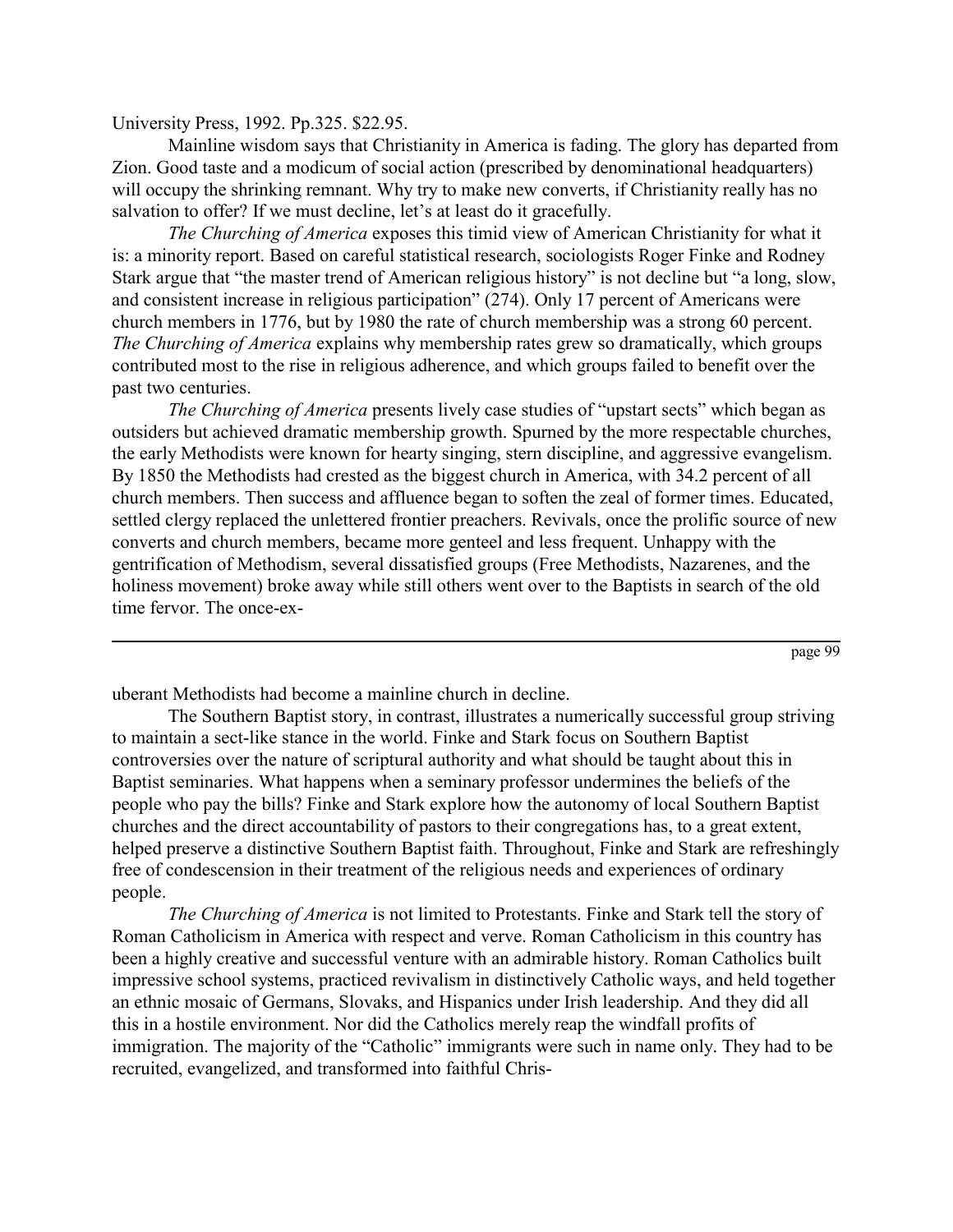tians. The authors identify several key ingredients of the Catholic success story: dedicated priests and nuns who took tough assignments for low pay, and the power of Catholic communities to demand sacrifices of their members and give substantial rewards in return. Finke and Stark examine the effects of Vatican II upon Roman Catholicism in America and offer reasons why so few young adults now seek religious vocations.

The most controversial part of the book is its use of market concepts to analyze the Methodist, Baptist, and Roman Catholic stories. These and other groups operate within the "religious economy" in which "firms" (sects or denominations) compete for "market shares" (members). Dominant groups may form "cartels" to control access to the market. Where religion is a matter of choice, religious groups vie for members—and the marketplace "is as unforgiving of ineffective religious firms as it is of their commercial counterparts" (17). Monopoly firms tend to be lazy, but a pluralistic, free-market religious economy means stiff competition, greater market penetration, and increasing public participation. Pluralism is a threat only for those groups that don't want to evangelize or don't know how.

The model of a religious economy enables Finke and Stark to compare and contrast specific features of growing groups with those of declining ones, weighing factors such as organization, product, packaging, marketing, and the cost and benefits of membership. Finke and Stark do not reduce religion to economics—-but they do use marketing savvy to identify specific reasons why some religious organizations prosper and others decline.

Within the overall religious economy, groups operate at different levels of tension with the culture. The higher the tension, the more sectlike the group. The lower the tension, the more church-like or "main-line" the group. Secularization is the lowering of tension between a religious group and its surrounding culture. This is not a dead end, but part of a larger cycle which has been played out in America ever since the first Puritan sects became established churches only to be eclipsed by upstart sects like the Methodists and Baptists. When denominations reject traditional doctrines and cease to make serious demands on their followers, they cease to prosper. "Religious organizations are stronger to the degree that they impose significant costs in terms of sacrifice and even stigma upon their members" (238). Groups that ask less of their members offer fewer rewards and are continually plagued by "free riders" who seek the benefits of church membership without sharing the costs. This further reduces the costs and rewards of membership until there is little reason to stay in a church, much less join it.

Shrinking groups may try to retrench by uniting with others who are also in decline. In a provocative chapter entitled "Why Unification Efforts Fail," Finke and Stark argue that only waning churches pursue mergers. When "secularization has so eroded commitment that doctrinal differences no longer provide a reason to sustain separate organizations" merger becomes attractive. But churches that are thriving have no incentive to join "and a merger of failing groups cannot fulfill the ecumenical hope" (236).

Finke and Stark contend that "the primary feature of our religious history" is that "the mainline bodies are always headed for the sideline" (275). Ecumenists and church administrators will gnash their teeth at Finke and Stark. Populists will cheer and historians will argue. Pastors and congregations will ask themselves if the shoe fits. No one can read this book without applying it to the churches they know best.

Nancy Koester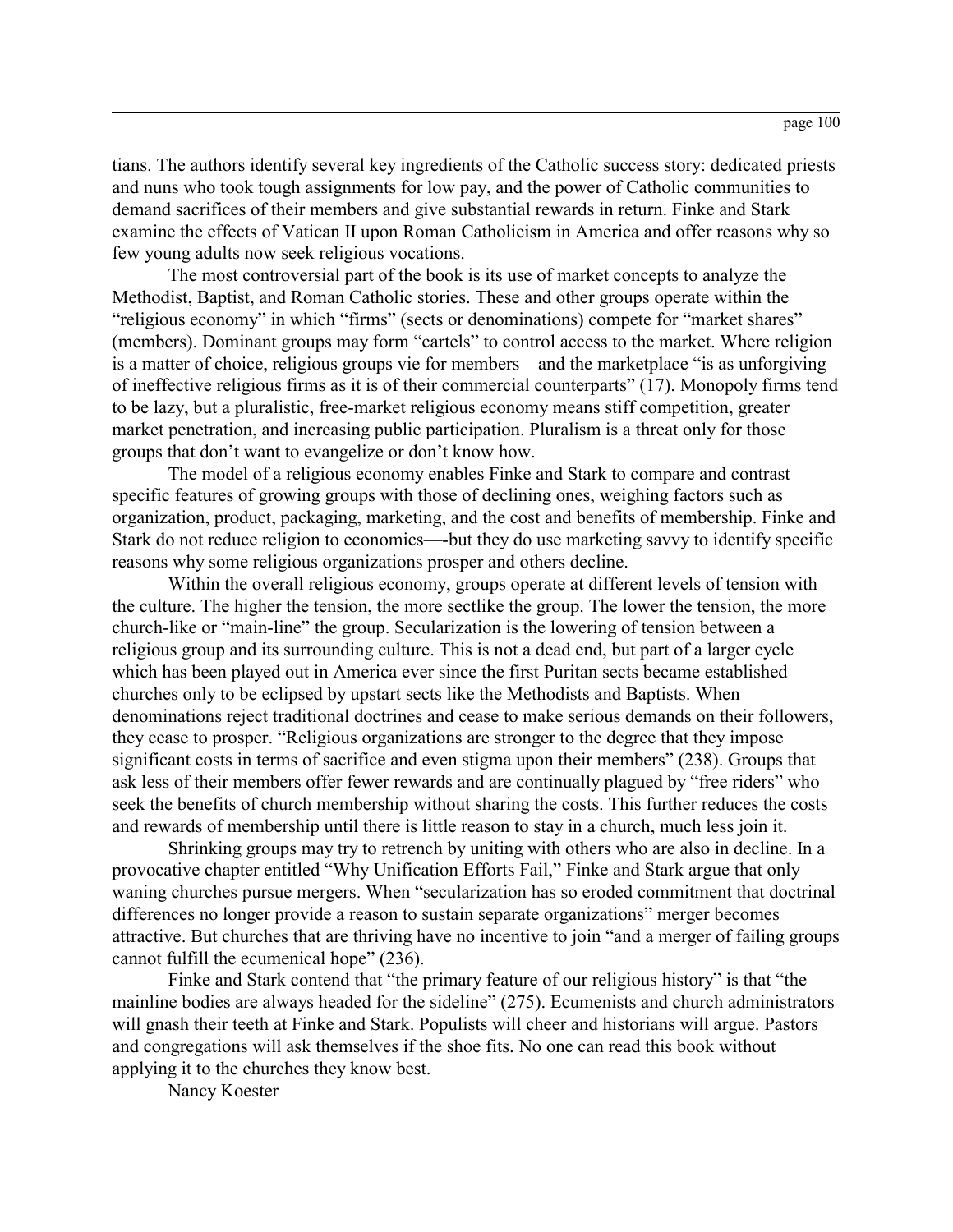St. Paul, Minnesota

**GOD AS TRINITY: RELATIONALITY AND TEMPORALITY IN DIVINE LIFE**, by Ted Peters. Louisville, KY: Westminster/John Knox Press, 1993. Pp. 240. \$14.99 (paper).

In *God as Trinity* Ted Peters takes us, as he puts it, on a tour through trinitarian thinking. It's a good book. Rather, it's two good books bound into one, a two-tiered tour. That's my assessment, not Peters', not the publishers'. However, readers of this review can benefit from knowing this

```
page 101
```
ahead of time, "proleptically," as Peters would say. My postulate of two books arises because the book appears to address two distinct audiences. One audience is students and pastors; the other is more scholarly, academic types. You, the reader, might be both. Readers who are either one audience or the other will find it handy that the two books distinguish themselves readily, and thereby readably, according to chapters.

Chapter one, "Introducing the Task of Trinity Talk," and chapter two, "A Map of Contemporary Issues," are excellent for students and pastors. Here Peters shows himself to be the excellent teacher he is. Teacher Ted makes trinity talk accessible without unduly downsizing what is theologically at stake in whatever issue is under discussion.

In chapter one he demonstrates why the doctrine of the trinity is important for talking about how God is related to the world. In the process he rightly refutes the attitude of some strands of the Christian tradition which refuse to take up trinitarian issues because God is, of course, a mystery. Such theological sleight of hand merely excuses doctrinal obscurity. He also refutes the assumption that the big issue for trinitarian thinking is arithmetic—how to get one to equal three—which, of course, leaves the whole issue unresolvable.

Peters' focus in chapter two is how twentieth-century theologians have, since Karl Barth, turned specifically to trinitarian thinking in order to express why and how God is both beyond the world and intimate with the world. We occasionally overhear the classical trinitarian discourse because contemporary trinity talk is conversing with the promises and problems of the classic discussion. He structures chapter two around twelve contemporary issues. Among the issues are: Is the doctrine of the trinity outmoded? Is trinitarian language hopelessly sexist? Are Christians monotheists? Is the trinity interreligious? Is the trinity tied to substantialist [Greek] metaphysics? In this chapter we hear the thinking of twentieth-century luminaries like Barth, Moltmann, and Pannenberg, as well as Peters' own thoughts on the issues.

Chapters three and four demand more

page 102

theological acumen from the reader than the earlier chapters. Chapter three, "Trinity Talk in the Last Half of the Twentieth Century," is arranged according to theologians beginning with a "forecast" by Claude Welch. Welch's forecast concerned the theological storms welling up from Barth's claim that the future of Christianity is bound to the future of the trinitarian dogma. The eighteenth and nineteenth centuries had precipitated a deep dogmatic drought regarding the trinity. Peters chronicles the "fat" years since the Barthian downpour. Included on the tour are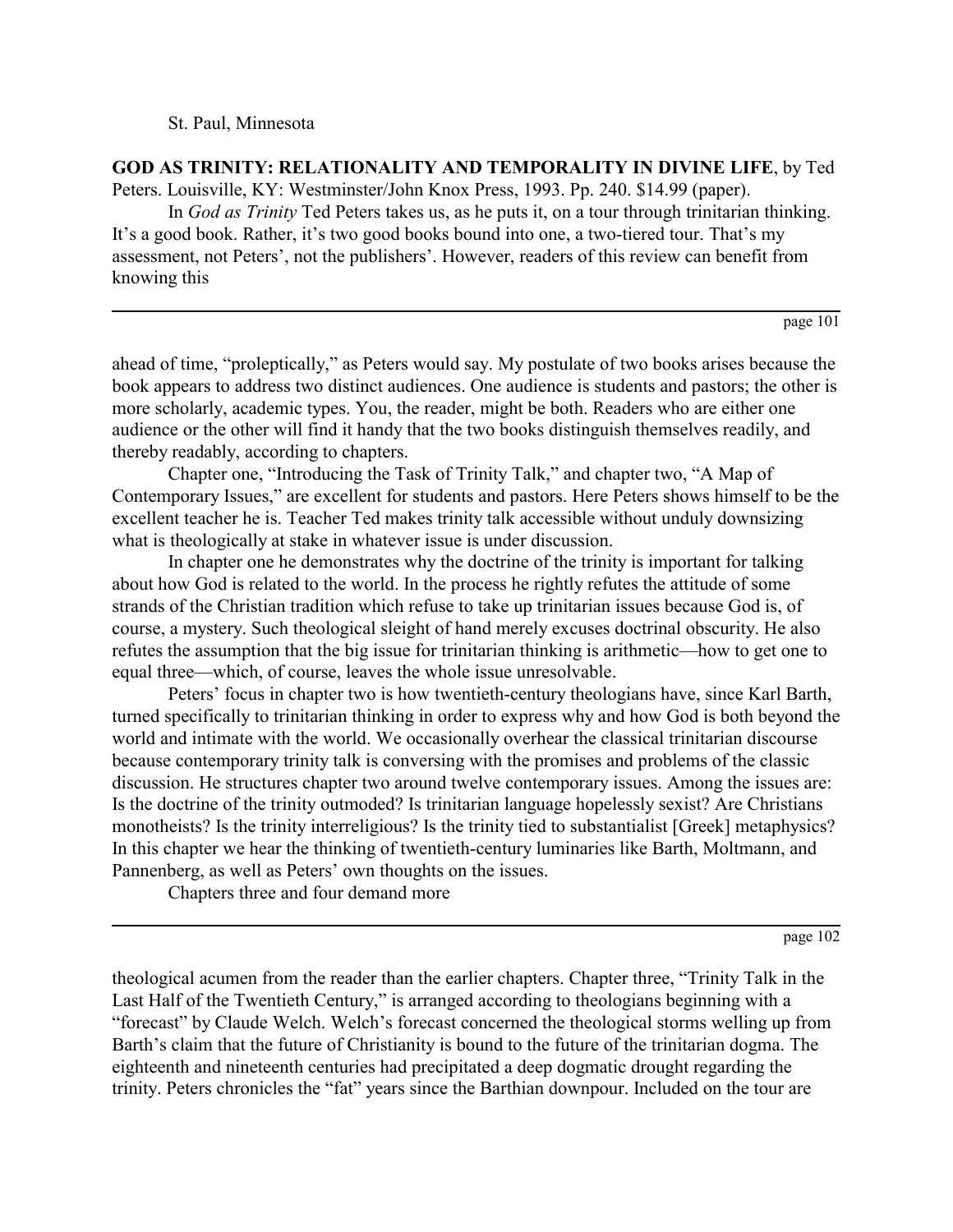theological mansions belonging to Eberhard Jüngel, Karl Rahner, Jürgen Moltmann, Leonardo Boff, selected process theologians, Catherine Mowry LaCugna (a rising star that readers ought not miss), Robert Jenson, and Wolfhart Pannenberg.

Peters describes how each theologian draws from trinitarian thinking to address the God-world question. Two features of the question become critical: the link between time and eternity, and the connection of personhood with relationality. At times Peters gives his own assessment of particular thinkers. For instance, despite some helpful insights, process theology by and large represents "a detour away from the main direction of trinitarian discourse" consisting of "crude attempts at making the biblical symbols fit into already established metaphysical categories" (114, 115). At other times, for instance, with reference to Jenson and Pannenberg, one hopes for his critical perspective but receives little. In particular, how can the theology of the cross thrive so robustly in Jüngel's and Moltmann's trinitarian thinking but languish so feebly in Jenson's and Pannenberg's?

Peters's intends chapter four, "The Temporal and Eternal Trinity," to be his own constructive contribution. He ventures an eschatological resolution to the eternity-time paradox. He offers a "modest" "theology on the way toward further constructive development." As he does he draws on his own extensive background of dialogue with contemporary physics. Here Peters converses with Albert Einstein about relativity theory, with Ilya Prigogine about chaos and the laws of thermodynamics, and with Stephen Hawking about quantum mechanics. He ends with six trinitarian theses of his own which, not unexpectedly, resemble the Pannenbergian profile that has typified Peters' past contributions. Furthermore, his theses precipitate a host of unanswered though interesting and important questions. Just what one expects and hopes for from *fides quaerens intellectum*.

Gary M. Simpson Luther Northwestern Seminary St. Paul, Minnesota

**A CHRISTIAN PERSPECTIVE ON POLITICAL THOUGHT**, by Steven Charles Mott. (New York and Oxford: Oxford University Press, 1993). Pp. 338. \$55.00.

Professor Mott of Gordon-Conwell Theological Seminary has written a busy thirteen-chapter essay of small print and narrow margins, accompanied by seventy pages of endnotes. By the time I got to the end, I was not sure I could tell the forest from the trees. Mott takes up classic political questions such as power, ideology, justice, democracy, and the dynamics of political factions. He surveys conservatism, liberalism, and socialism. He aspires to political philosophy, but with the exception of Karl Marx, to whom he devotes a chapter, many of the great thinkers of modern politics are treated in sketchy fashion. Edmund Burke, Adam Smith, and John S. Mill are given generalized descriptions; Machiavelli, Hobbes, and Locke are barely mentioned; Baruch Spinoza, who wrote the first philosophical defense of modern democracy, and Rousseau, who is central in the development of continental socialism, are virtually ignored. The inadequate treatment of these profound figures (Allan Bloom once called them "Columbuses of the mind") is not simply an oversight of bibliography. It lessens the quality and depth of argument. Mott's essay does not rise above a conventional, even amateur level.

The key political question of western modernity is how to shape a democratic regime justly. This question is given classic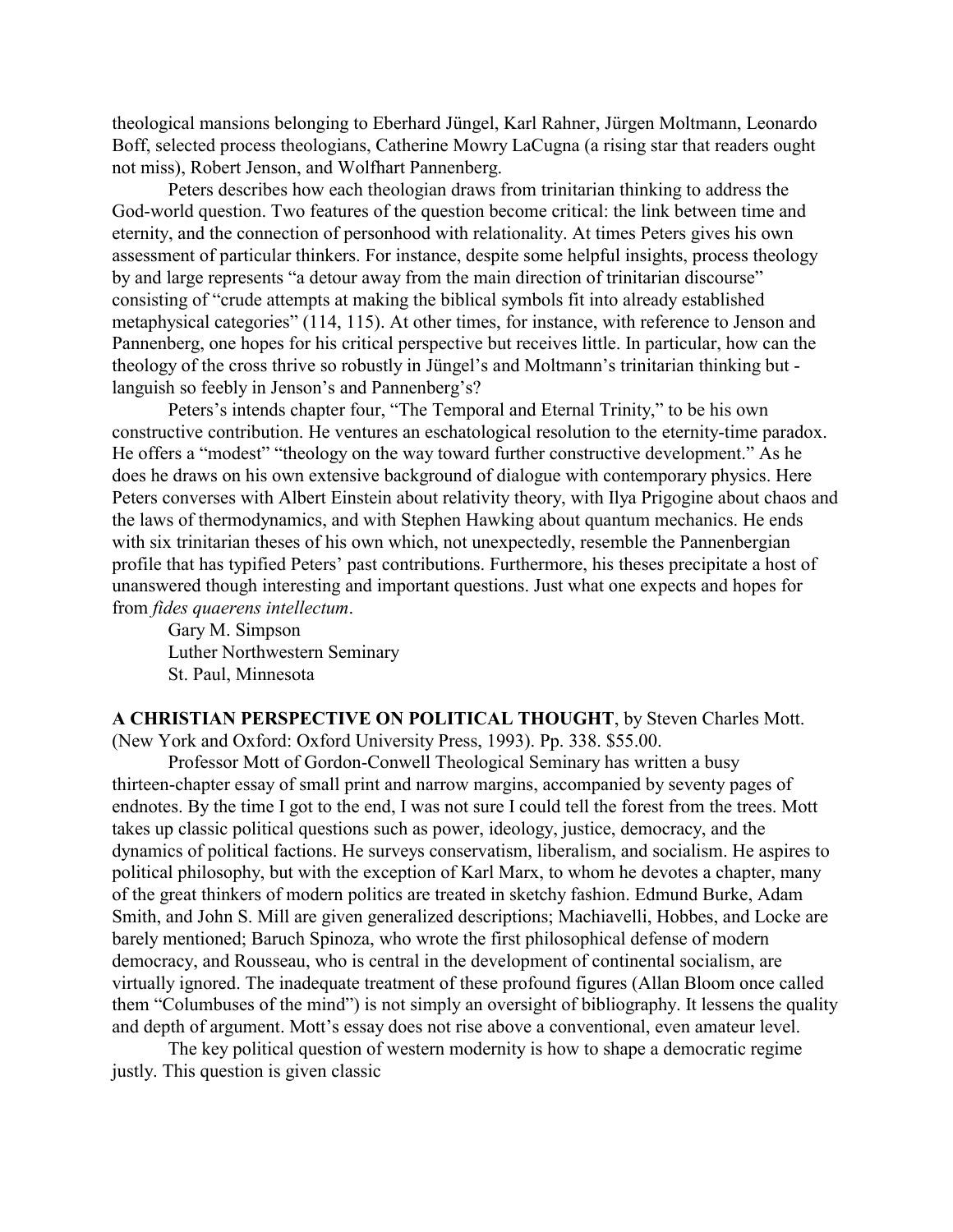expression in the debate between John Locke, spokesman for the Glorious Revolution of 1688 in England, and Jean-Jacques Rousseau, intellectual prophet of the French Revolution of 1789. In defending the English Revolution, Locke asserted that governing authorities must assume the *maturity* of the citizenry to shape its own life through private and voluntary associations such as family and church. Justice for the citizenry demands that people have the right to shape their lives in accordance with inherited traditions of a nation. The primary role of government is to protect this right and preserve the healthy customs of society. Government must be constitutional. Locke was a "Whig" or liberal in his viewpoint. One of his English successors in thought, Edmund Burke, was a "Tory" or conservative. Both shared allegiance to the Glorious Revolution that enshrined this basic understanding of the liberties of a mature citizenry protected by law. Both philosophers realized that society cannot be manipulated by the demands of reason exercised by an intellectual elite. To believe in such an elite is the first step toward fanaticism and tyranny. Political philosophy is obligated to operate within the givens of human nature and inherited practice. Montesquieu, David Hume, and Adam Smith followed in this tradition of modern political philosophy. In America, James Madison, the architect of the Constitution, was its greatest student.

By contrast, Rousseau understood society as transcending the abilities and rights of individual citizens. He assumed that the citizenry is made up of *immature children* to be shaped by the needs of the state. Private associations are dangerous because they infringe upon the "community" of the nation as a whole which has a "general will" articulated by an intellectual, governing elite. "Justice" is a function of communal needs of this general will to which individuals and private groups, the latter including religion, must be subject. This tradition of continental thinking affirms political philosophy as an enterprise in social engineering. Karl Marx is the most famous exponent of the tradition that begins in Jean-Jacques Rousseau.

The debate between Locke and his children (the Anglo-Scottish-American tradition) and Rousseau and his children (the continental tradition) is the "forest" that any responsible commentator on politics must understand before engaging in reflection. This includes Christian commentators since Christianity has been pressed into service by both sides of this debate. The Glorious Revolution was, in part, a reaction against the Puritan Commonwealth of Oliver Cromwell. But religious sectarians generally benefitted from the religious freedom they won in 1688. In America, disestablishment allowed Christian denominations of all stripes to flourish. Continental socialism was usually the enemy of the Christian church but this has never prevented theologians from identifying the socialist ideal with Jesus' preaching of the kingdom of God. So, for example, Paul Tillich defended Stalin's blockade of Berlin in 1948 as the preservation of the socialist ideal, and Karl Barth excused the Russian invasion of Hungary in 1956 on the same grounds. Theological talent is no guarantee of political wisdom.

The chief way Mott exercises his "Christian perspective" in his book is to do word studies of concepts we perceive as politically important. "Power," "justice," "democracy," etc., are analyzed "biblically" by citing an amalgam of verses and passages taken from both Testaments. The tendency is to make of the Bible an answer book for contemporary questions while ignoring the original contexts faced in biblical epochs.

Mott's political observations leave much to be desired. For example, he readily draws upon the tired defense of Marx as a "biblical prophet," ignoring Marx's virulent anti-Semitism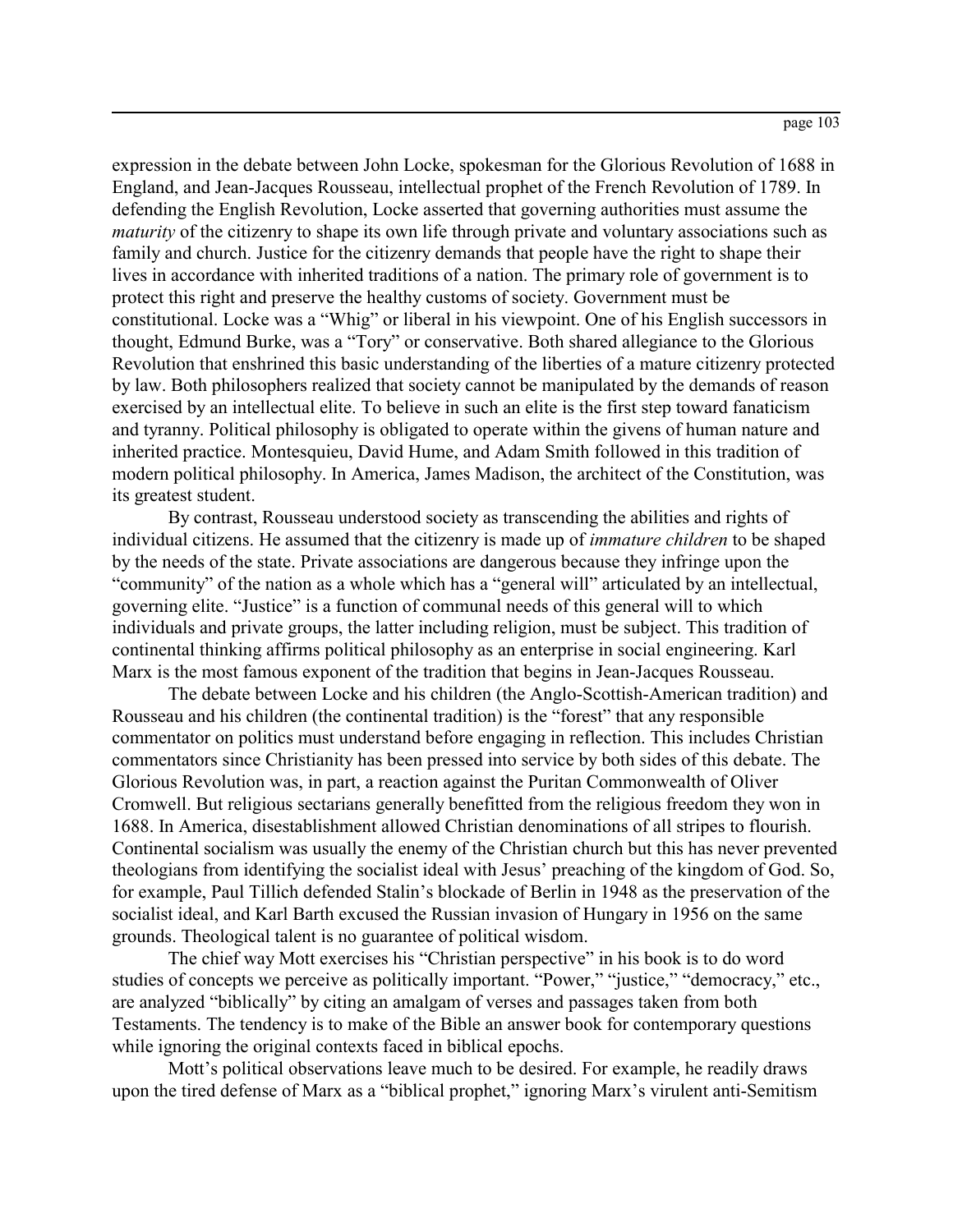and discounting his hatred of Christianity. He also fails entirely to mention Vladimir Lenin, Marx's most important historical interpreter. In his analysis of traditional conservatism (chapter 8), he underplays the centrality of explicit Christian ideas in the figures he surveys. (Is he embarrassed?)

Even when he turns to nitty-gritty matters of contemporary policy, Mott fails to deliver in any meaningful way. He suggests offhandedly that progressive tax policies may be threatened by the perception of how the wealthy will act rather than the

page 106

reality of their reaction. His citation for this generalization is a quotation from an economist in a newspaper article in *The Boston Globe*. There are extended studies of this complex question: the perusal of the morning paper is no substitute for serious research.

For much less cost, the reader interested in the question of a Christian perspective on politics can learn about the enduring political questions of the day by investing in a wonderful series put out by the University of Minnesota Press entitled "Concepts in Social Thought." This series includes: John Gray, *Liberalism*, David McLellan, *Ideology*, and Robert Nisbet, *Conservatism*. For a Christian perspective, take down Reinhold Niebuhr's *The Nature and Destiny of Man* from your shelves and reread it; or try a recent book: Glenn Tinder, *The Political Meaning of Christianity*. Whether you identify yourself as liberal or conservative, Democrat or Republican, you will learn much that will serve you in parish teaching and the pulpit.

Walter Sundberg Luther Northwestern Seminary St. Paul, Minnesota

**AIDS AND THE CHURCH: THE SECOND DECADE**, by Earl E. Shelp and Ronald H. Sunderland. Louisville: Westminster/John Knox, 1992. Pp. 240. \$11.99 (paper).

As someone who has lost more than 150 friends to AIDS, I approached this book with reservations. What would a couple of pastoral care specialists working in the Great Plains know of the "real" pain and suffering faced by those with HIV/AIDS and those of us who survive? Could the authors see the human tragedies constantly unfolding with this epidemic or would this be a chance to rationalize the inaction of the church? Would the Houston and Minneapolis experience have anything in common with the San Francisco experience where very few lives have not been touched by this disease?

Shelp and Sunderland are quick to point out that "verbal confessions of love for a neighbor touched by AIDS have not tended to become acts of love for that same neighbor" (29). The inaction of the church during the first decade of the HIV/AIDS epidemic is noted, but this is not a book about beating up the church for missed opportunities for ministry, it is a book that can prepare us for ministry with persons with HIV/AIDS before the task becomes completely overwhelming.

The authors note that one of the primary ways in which the early church distinguished itself from the rest of society was in its compassion for the sick and care for the dying. As Jesus had cured lepers, early Christians considered it their sacred duty to follow this example and minister to the suffering of the sick. With the advent of modern medicine, churches continued the tradition with their own hospitals. Yet in the nineteenth and twentieth centuries, individual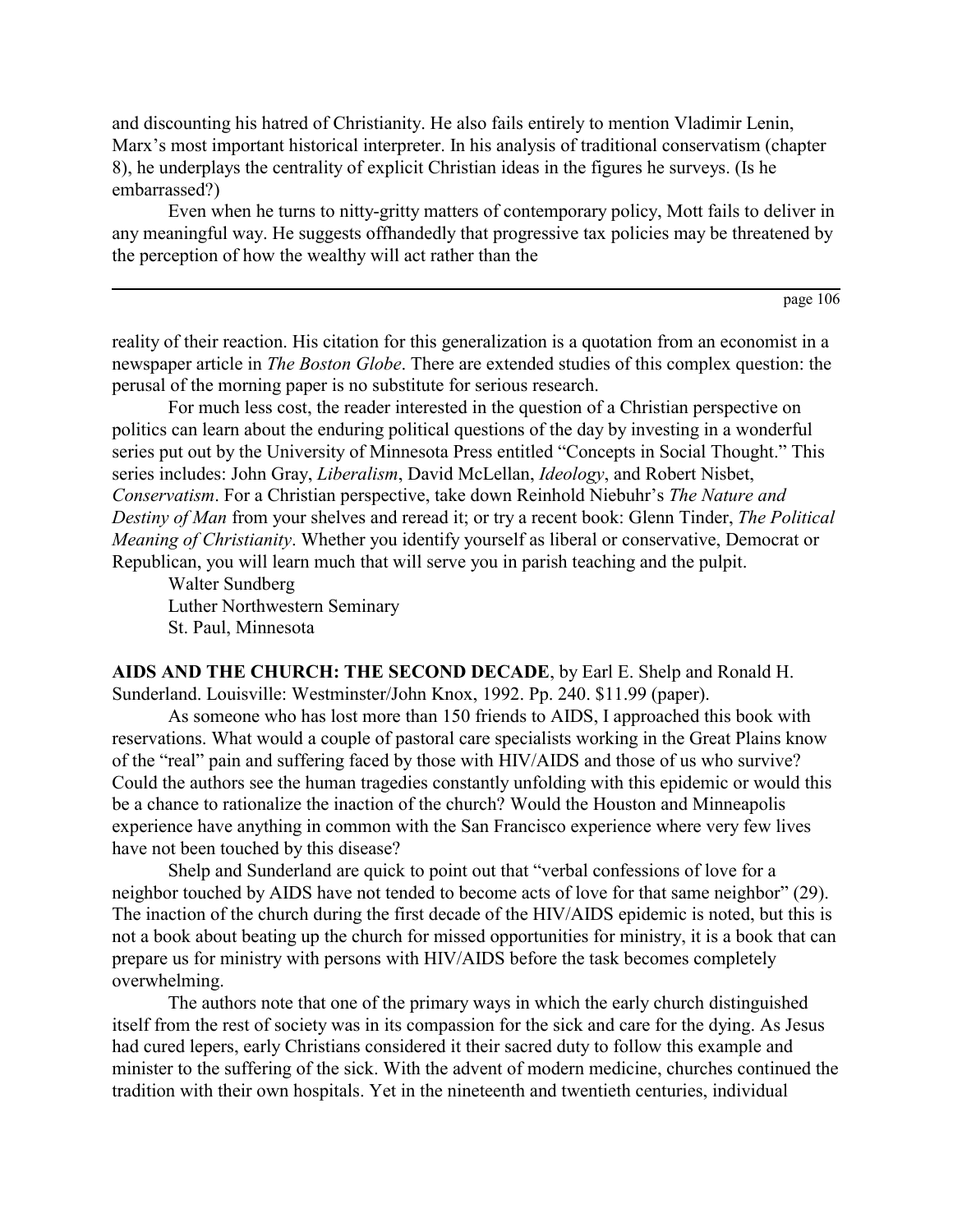Christians began to view ministering to the sick as the job of health care professionals.

Early Christians also rejected the view that regarded the sick as responsible for their own illness. "Rabbi, who has sinned, this man or his parents? Why was he born blind?" Jesus responded: "It is not that this man or his parents sinned; he was born blind so that God's power might be displayed in curing him" (John 9:2-33). Yet Shelp and Sunderland point out that:

For the past 150 years in the United States, negative religious and moral attitudes have been a characteristic part of the social response to infectious diseases and the people who suffer them. (16)

During the epidemic of 1832, cholera was said to be a disease of the sinful. "Respectable" people had little to worry about. We have come a long way from that kind of thinking. We do not hold moral judgments against people who have emphysema, Parkinson's Disease, or breast cancer. However, when it comes to a disease like AIDS, which can be transmitted sexually or by needles (assumed drug abuse), as a society we jump on our moral high horse and blame the sinners for their disease—a very un-Christian view of the sick. How HIV/AIDS is contracted is irrelevant. What is important are the needs of the sick.

Shelp and Sunderland explain the nature of the HIV virus and the medical de-

page 108

velopments that lead to an AIDS diagnosis. The clear and concise way in which this information is presented helps clarify a complex subject to both one who has lived through several AIDS deaths and someone just beginning to learn about the subject. Though not a medical text, the chapter on "Clinical and Psychological Effects of HIV/AIDS" is written in a way that is both understandable and complete.

A person considering how to respond to this crisis is given a realistic look at the considerable difficulties, as well as the numerous opportunities for ministry. Elisabeth Kubler-Ross's pioneering work with the terminally ill brought to light the need for a willingness to listen to the sick as well as identifying the stages of dying. When one considers the additional issues that most persons with HIV/AIDS are: 1) relatively young; 2) losing control of their bodies and watching them deteriorate; and 3) taking medications that are sometimes as toxic as the disease itself, the challenge can seem completely overwhelming.

What of our own prejudices with such a ministry? Someone who is out to convince AIDS sinners to change their ways will not last long. However, those who are open to coming face to face with God in another human being will meet people and have experiences that will change their understanding of the gospel. Ministry with persons living on the margins of society always challenges our own prejudices and beliefs, but we must remember that God works through the lives of marginalized people.

What will our friends say when we begin to work with gay people or drug addicts? Are we willing to be aligned with or stigmatized by association with those marginalized populations? Are we willing to be ostracized, as Jesus was, for associating with outcast groups? Eating with tax collectors and sinners would raise far fewer eyebrows today than walking down the street with a person with visible lesions from Kaposi's Sarcoma.

Not all are called to ministries of emotional support and hospital care, though many lay